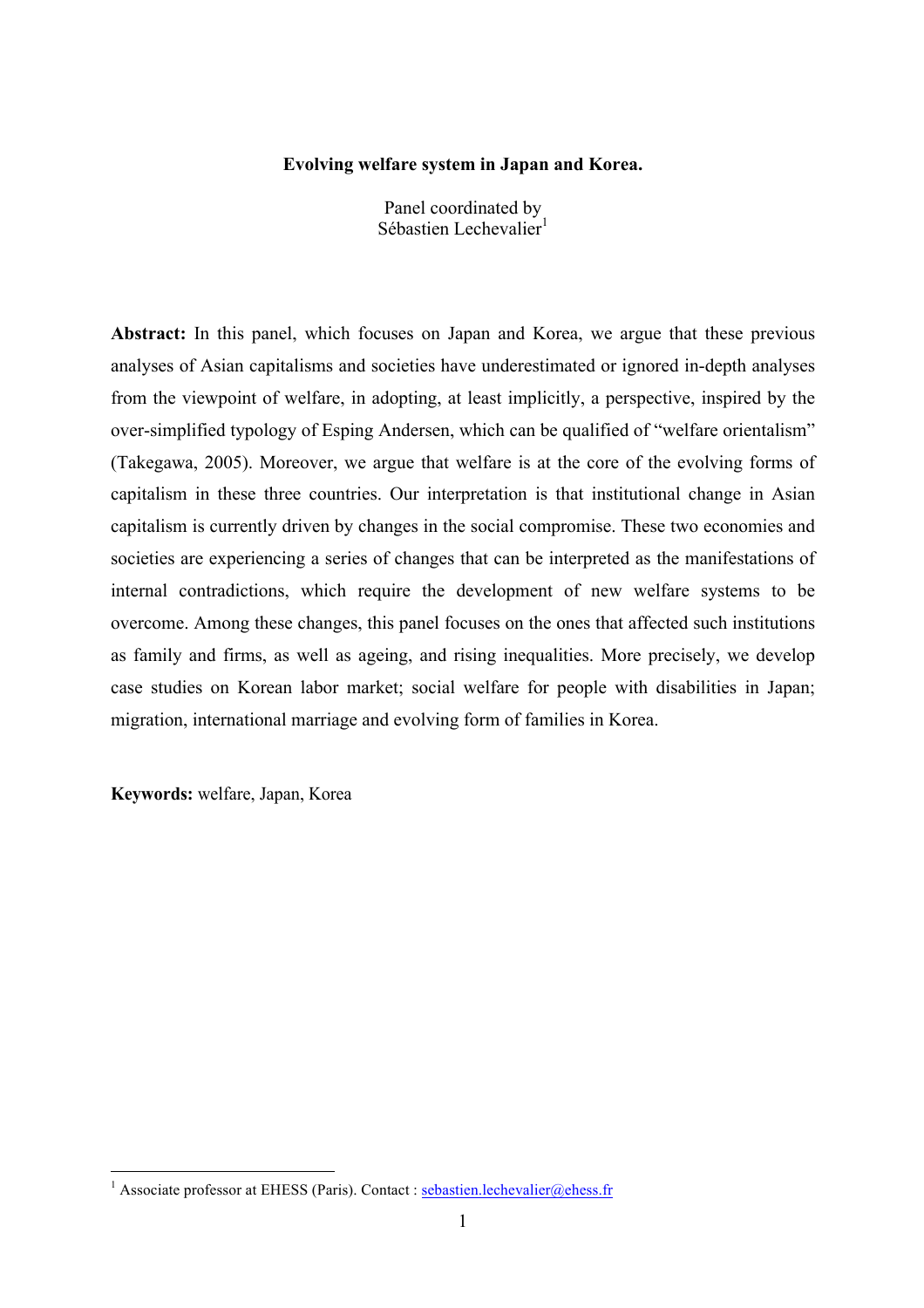Paper 1: "Understanding welfare diversity and evolution in Japan and Korea. A regulationalist interpretation" by Sebastien Lechevalier (Associate Professor, EHESS)

In this paper, which focuses on Japan and Korea, we argue that these previous analyses of Asian capitalisms have underestimated or ignored in-depth analyses of Asian capitalisms from the viewpoint of welfare (Takegawa, 2005; Holliday, 2000; Peng, 2004, among others), in adopting, at least implicitly, a perspective, inspired by the over-simplified typology of Esping Andersen, which can be qualified of "welfare orientalism" (Takegawa, 2005). Moreover and even more importantly, we argue that welfare is at the core of the evolving forms of capitalism in these countries. Our interpretation is that institutional change in Asian capitalism is driven by changes in the social compromise. To put it differently, emerging new forms of capitalism may put welfare on the top of their institutional hierarchy after that the failure of "financialisation" in Japan and Korea has been acknowledged.

Disciplinary field : political economy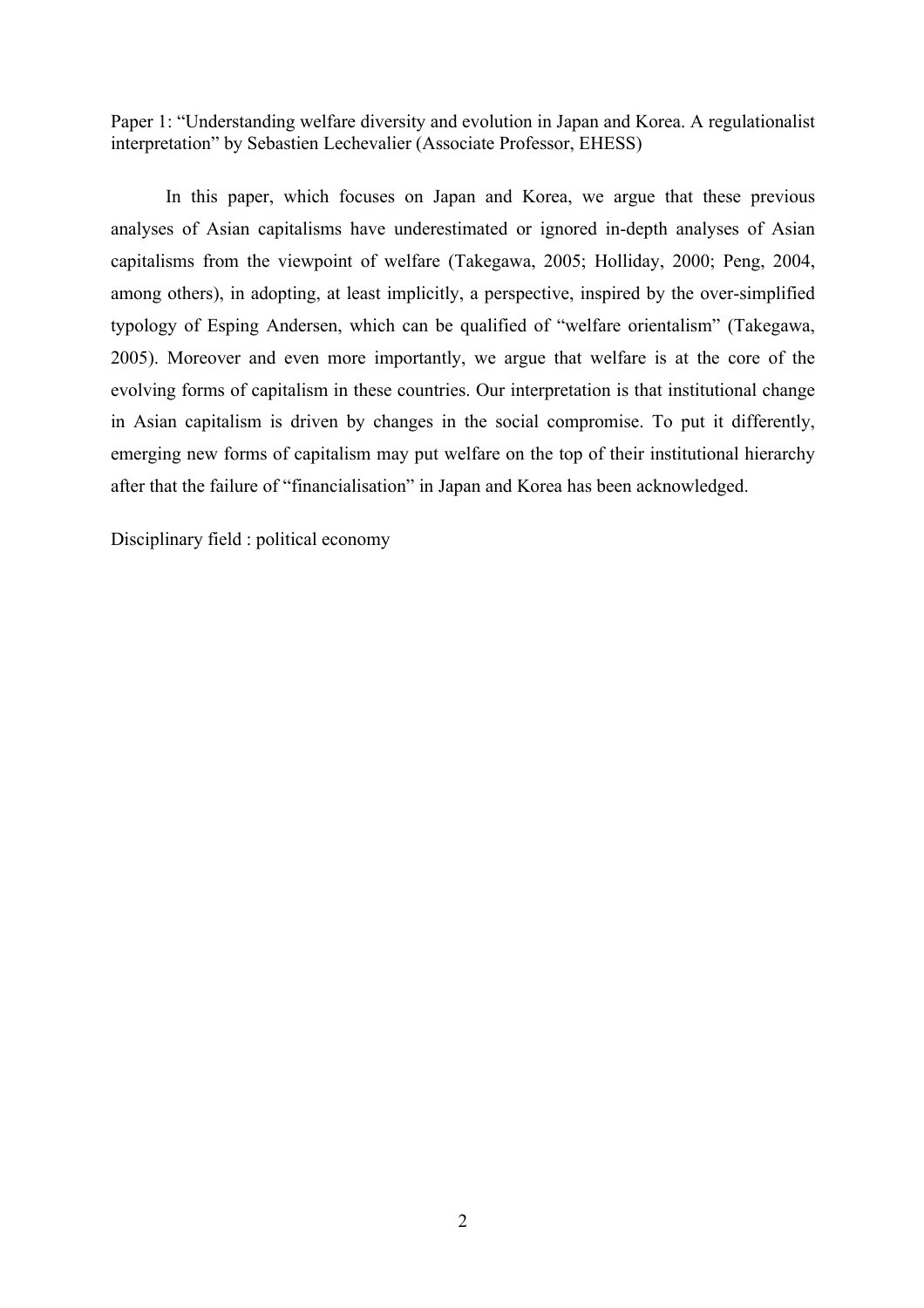Paper 2: "Development of social security system and change of labor market in Korea" by SangBae KIM (Université Paris I, PhD candidate)

### Abstract

Social security, being one of the welfare state's roles, is not only curative but also preventive from social risks. It is a question of finding good balance between appeasement and prevention. But, the development of the South Korean social security system is explained by the first function which is a reaction to two economic crises, in 1997 and 2007. In other word, it was due to remedy a worsening of social risks: low birth rate (1.19 in 2013); high rate of poverty (16.5%) especially for the seniors (49%) in 2014; households' debt (92.9% of the GDP in 2013, 164% of the GDI in 2014), etc.

This paper seeks a link between the increase of social risks and the development of the welfare state in changes of the labor market. It is liberalization and flexibility of the labor market implemented in the context of a restructuring of the economic system carried out to face the crisis. These changes are permitted in exchange for improved social protection in some way. In other words, the social safety net came from greater job instability. The article draws the hypothesis that the role of social security system, generally speaking, should not be limited to alleviating social risks or latent pain but should seek to prevent risk or to improve social structure inducing that risks, from description about the causes of the development of South Korean welfare state.

> Renforcement du système de protection sociale et mutations du marché du travail en Corée du Sud

#### Résumé

La protection sociale garantie par l'État social n'est pas seulement *curative* ou *correctrice* des problèmes sociaux mais *préventive* de ces risques sociaux. Il s'agit de trouver le bon équilibre entre prévention et correction. Les particularités du développement du système de protection sociale sud-coréen s'expliquent ainsi par le fait que celui-ci est une *réaction* à deux crises économiques, en 1997 et 2007. Il s'agissait de remédier à une aggravation des risques sociaux : taux de natalité bas (1.19 en 2013) ; taux élevé de pauvreté (16.5%) surtout pour les seniors (49%) en 2014; endettement des ménages (92.9% du PIB 2013, 164% du RDB 2014), etc.

Cet article cherche un lien entre l'augmentation des risques sociaux et le développement de l'État social dans les mutations intervenant dans le marché du travail. Il s'agit d'une libéralisation et d'une flexibilisation du marché du travail mises en œuvre dans le cadre d'une restructuration du système économique opérée pour faire face à la crise. Celles-ci sont permises en échange d'une protection sociale améliorée en quelque sorte. Autrement dit, le « filet social » accompagne une plus grande précarisation de l'emploi. L'article tire de sa description des causes du développement de l'État social sud-coréen cette hypothèse que le rôle de la protection sociale, généralement parlant, ne doit sans doute pas se limiter à traiter les problèmes sociaux mais doit chercher à les prévenir, ou au moins à en diminuer les risques.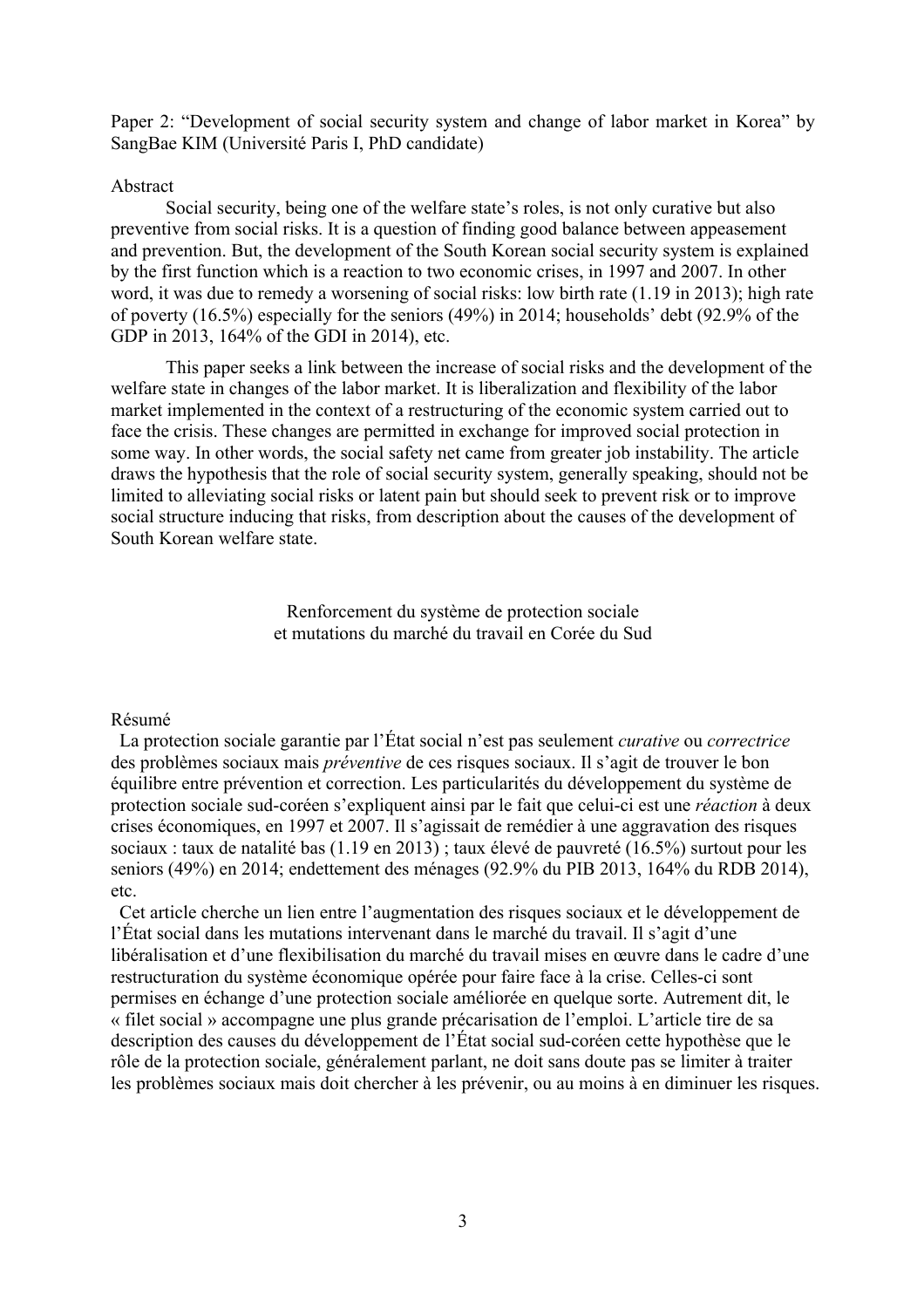Paper 3 : Social welfare for people with disabilities in Japan: The intertwining of activism and neoliberal policies by Anne-Lise Mithout (University Paris Dauphine, PhD Candidate)

Abstract: During the 2000 decade, the social welfare system for people with disabilities has undergone a major turnaround. It echoes the claims of disability rights activists regarding access to autonomy. However, it also anchored in the general evolution of the Japanese Welfare State, towards neoliberal policies.

In this paper, we will analyze how the evolution of social welfare for people with disabilities in Japan combines these dimensions: consideration for human rights claims and neoliberal reform.

We will base our argument on the case of the « law on support to autonomy for disabled people », enacted in 2006. From activist movements, it takes over the terms "autonomy" and "adapted support" and an asserted willingness to break up with the logic of segregation into special institutions that has been condemned by the champions of "Independent Living". Nevertheless, it has also introduced the user-payer principle and tends to consider the "autonomous disabled person" as a "consumer of freely chosen services". This law has burst outcry among disabled people's associations. In 2014, it was replaced by a new law that does not back out of the user-payer system, but softens its implementation conditions.

Field: sociology

# **La protection sociale des personnes handicapées au Japon : Au carrefour du militantisme et des politiques néolibérales**

## Anne-Lise Mithout (sociologie)

Depuis le début des années 2000, le système de protection sociale des personnes handicapées au Japon a connu d'importants changements. Ceux-ci font écho aux revendications des militants concernant l'accès à l'autonomie pour les personnes en situation de handicap. Cependant, ils s'inscrivent aussi dans l'évolution générale de l'Etat-Providence japonais, vers des politiques d'inspiration néolibérale.

Dans cette communication, on analysera comment l'évolution de la protection sociale des personnes handicapées au Japon articule ces deux dimensions : reconnaissance des revendications en matière de droits humains et réforme néolibérale.

On s'appuiera plus particulièrement sur le cas de la « Loi de soutien à l'autonomie des personnes handicapées », votée en 2006. Celle-ci reprend des mouvements militant les termes « d'autonomie » et de « soutien adapté » et affirme une volonté de rupture avec la logique de ségrégation dans des institutions spécialisées dénoncée par les partisans de la « Vie Indépendante ». Cependant, elle introduit également le principe de l'utilisateur-payeur et tend à considérer la « personne handicapée autonome » comme « consommatrice de services d'aide librement choisis ». Cette réforme qui a soulevé un tollé dans les associations de personnes handicapées a été révisée en 2014 dans une nouvelle loi qui, sans revenir sur le principe de l'utilisateur-payeur, en adoucit les conditions.